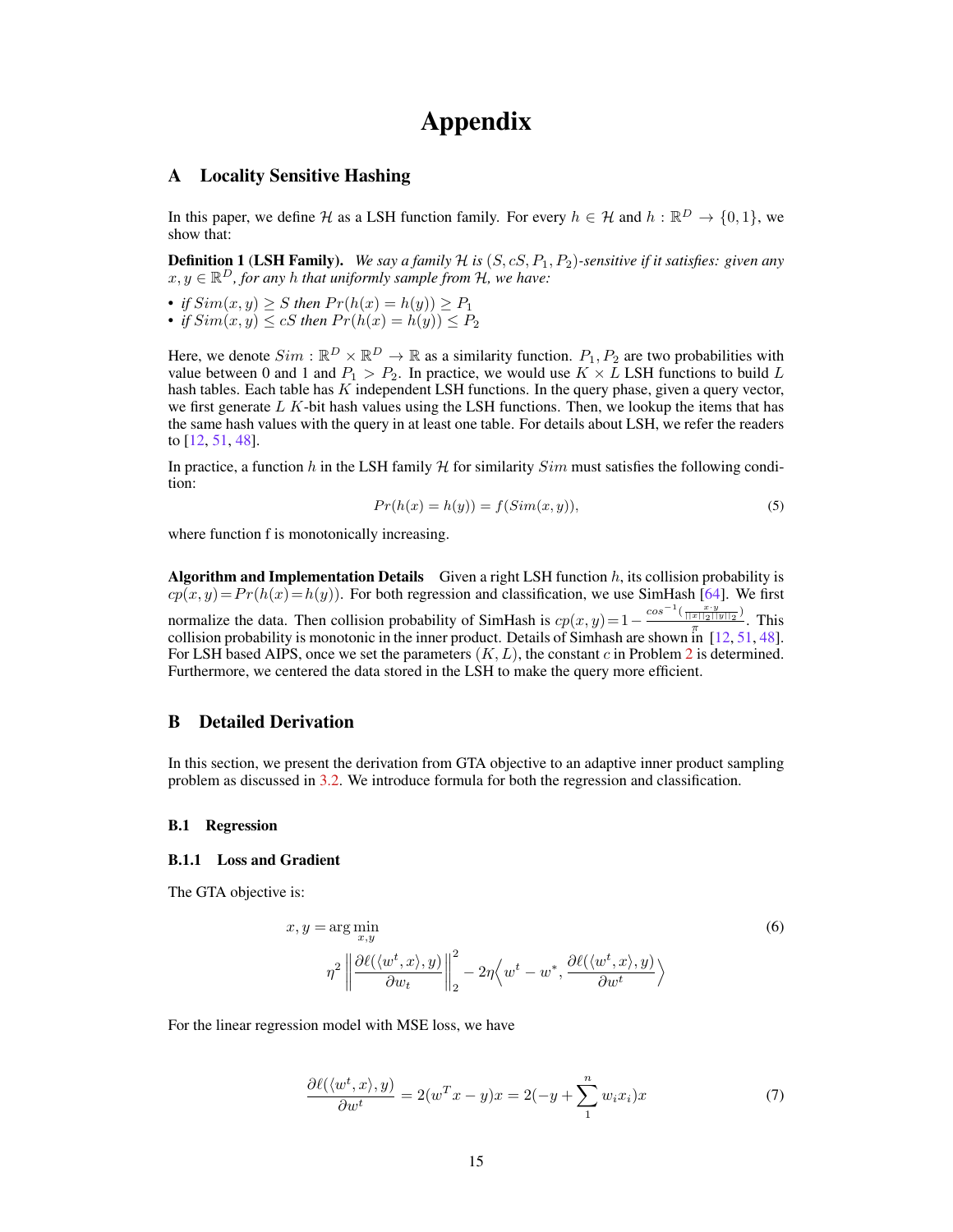Thus, the right term can be decomposed as:

$$
x, y = \arg \min_{x, y} \begin{pmatrix} w_1^t w_1^t \\ w_1^t w_2^t \\ \vdots \\ w_d^t w_d^t \\ -2w_1^t \\ \vdots \\ -2w_d^t \\ -w_1^t (w_1^t - w_1^s) \\ \vdots \\ -w_1^t (w_2^t - w_2^s) \\ \vdots \\ w_d^t - w_1^s \end{pmatrix} = \begin{pmatrix} \eta ||x||^2 x_1 x_1 \\ \eta ||x||^2 x_1 x_2 \\ \eta ||x||^2 x_2 x_d \\ \eta ||x||^2 x_3 x_d \\ \eta ||x||^2 x_4 y \\ \eta ||x||^2 y^2 \\ x_1 x_1 \\ x_1 x_2 \\ x_1 x_2 \\ x_1 x_2 \\ x_1 x_3 \\ \vdots \\ x_d x_d \\ x_1 y \\ \vdots \\ x_d x_d \\ x_1 y \\ \vdots \\ x_d y \end{pmatrix}
$$
 (8)

After normalizing  $||x||_2 = 1$ , we transform the GTA optimization problem of IMT as an adaptive inner product sampling problem with  $k = 1$ , which can also be interpreted as a maximum inner product problem  $\hat{x}, \hat{y} = \arg \max f(x, y)^{\top} g(w^*, w)$ , where f and g are:

$$
f(x,y) = \begin{pmatrix} x_1x_1 \\ x_1x_2 \\ \vdots \\ x_dx_d \\ x_1y \\ \vdots \\ x_dy \\ y^2 \end{pmatrix} \qquad g(w^*,w) = - \begin{pmatrix} (\eta - 1)w_1^t w_1^t + w_1^t w_1^* \\ (\eta - 1)w_1^t w_2^t + w_1^t w_2^* \\ \vdots \\ (\eta - 1)w_d^t w_d^t + w_d^t w_d^* \\ (1 - 2\eta)w_1^t - w_1^* \\ \vdots \\ (\eta - 2\eta)w_d^t - w_d^* \end{pmatrix} \qquad (9)
$$

In practice, building f and g requires the computation for  $w_i^t w_j^t$  for all  $i, j$ . To accelerate the computation, we can only compute  $w_i^t w_i^t$  and multiply it by d times, where d is the dimension of x and  $w<sup>t</sup>$ . In this way, we still get good empirical results as shown in section 6.

#### B.2 Classification

For the classification task with the logistic regression model, we modify the formula of logistic regression in teaching objectives to make it convenient for derivation. Then, we reformulate the optimization problem in IMT by an adaptive inner product sampling problem.

#### B.2.1 Loss and Gradient

The sigmoid function:

$$
\sigma(s) = \frac{e^s}{1 + e^s} = \frac{1}{1 + e^{-s}}\tag{10}
$$

Thus,

$$
P(y|x) = \sigma(y\theta^T x) \tag{11}
$$

Recall that the probability of getting the  $y_1, ..., y_m$  from the corresponding  $x_1, ..., x_m$ :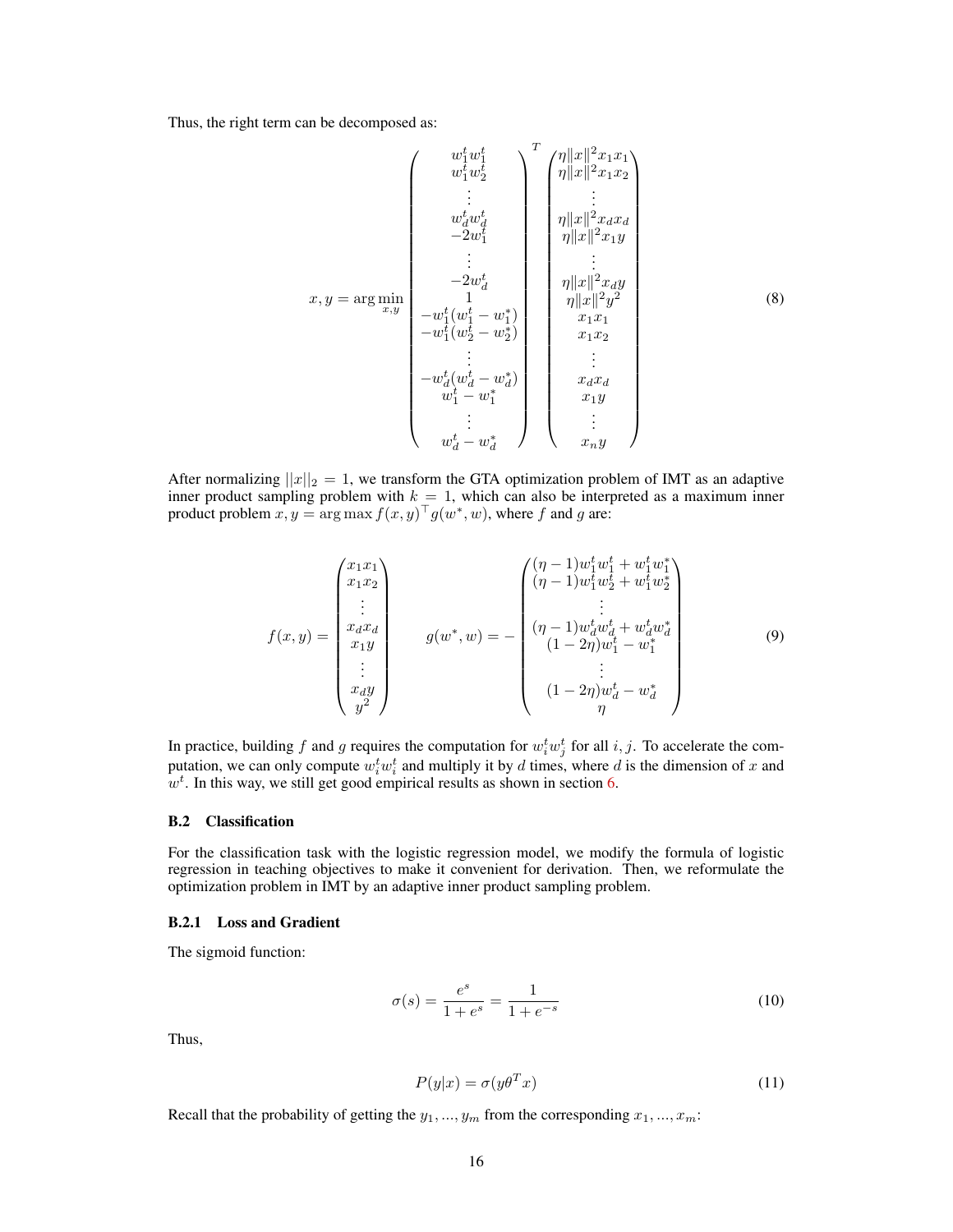$$
P(y_1, ... y_m | x_1 ... x_m) = \prod_{i=1}^{m} P(y_i | x_i)
$$
\n(12)

We modify the loss as a maximum likelihood loss, specifically, we want to maximize the likelihood,

$$
\max \prod_{i=1}^{m} P(y_i | x_i) \leftrightarrow \max \ln(\prod_{i=1}^{m} P(y_i | x_i))
$$
  
\n
$$
= \max \sum_{i=1}^{m} \ln(P(y_i | x_i))
$$
  
\n
$$
\leftrightarrow \min(-\frac{1}{m} \sum_{i=1}^{m} \ln P(y_i | x_i))
$$
  
\n
$$
= \frac{1}{m} \sum_{i=1}^{m} \ln \frac{1}{P(y_i | x_i)}
$$
  
\n
$$
= \frac{1}{m} \sum_{i=1}^{m} \ln \frac{1}{\sigma(y_i w^T x_i)}
$$
  
\n
$$
= \min \frac{1}{m} \sum_{i=1}^{m} \ln(1 + e^{-y_i w^T x_i})
$$
\n(13)

Thus

$$
\frac{\partial \ell(\langle w^t, x \rangle, y)}{\partial w_t} = -\frac{xy}{1 + exp(-w_t^T xy)}
$$
(14)

$$
\left\| \frac{\partial \ell(\langle w^t, x \rangle, y)}{\partial w_t} \right\|_2 = \frac{1}{1 + exp(-w_t^T xy)}\tag{15}
$$

# B.2.2 Formulation

The GTA objective is:

$$
x, y = \arg\min_{x, y} \quad \eta^2 \left\| \frac{\partial \ell(\langle w^t, x \rangle, y)}{\partial w_t} \right\|_2^2 \tag{16}
$$

$$
-2\eta \left\langle w^t - w^*, \frac{\partial \ell(\langle w^t, x \rangle, y)}{\partial w^t} \right\rangle \tag{17}
$$

we have

$$
\frac{\partial \ell(\langle w^t, x \rangle, y)}{\partial w^t} = -\frac{xy}{1 + exp(-w^{t} \, x \, xy)}
$$

$$
\left\| \frac{\partial \ell(\langle w^t, x \rangle, y)}{\partial w^t} \right\|_2 = \frac{1}{1 + exp(-w^{t} \, x \, xy)}
$$

Therefore,

$$
x, y = \arg\min_{x,y} \quad \eta^2 \left\| \frac{\partial \ell(\langle w^t, x \rangle, y)}{\partial w^t} \right\|_2^2 - 2\eta \langle w^t - w^*, \frac{\partial \ell(\langle w^t, x \rangle, y)}{\partial w^t} \rangle
$$
  
=  $\arg\min_{x,y} \quad \frac{\eta}{(1 + exp(-w^{t \, T} xy))^2} + \frac{2(w^t - w^*)^T xy}{1 + exp(-w^{t \, T} xy)}$  (18)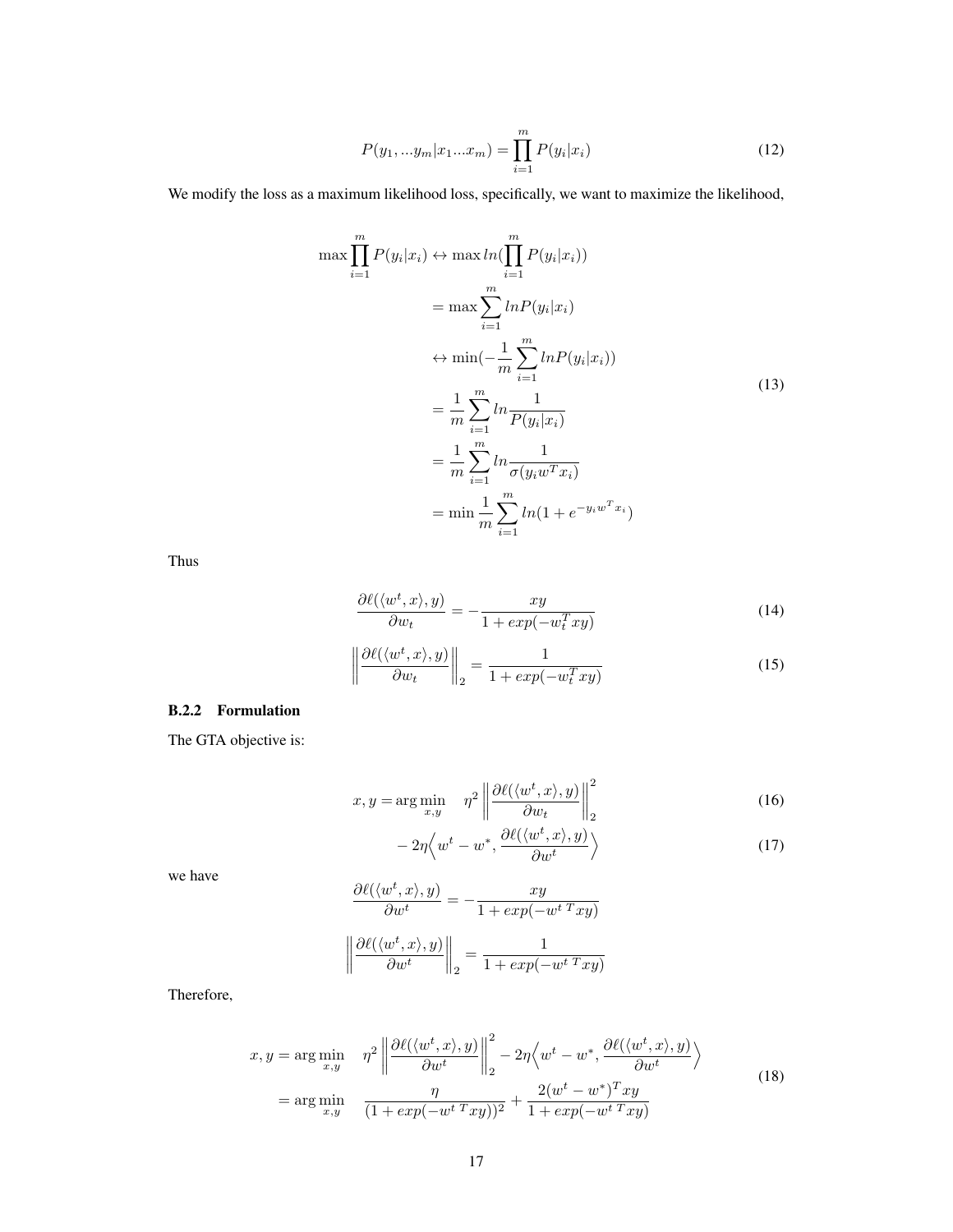let  $z = xy$ , we can approximate the solution of the problem above by finding

$$
x, y = \arg\max_{z, (x, y) \in z} (w^* - w^t)^T z
$$
 (19)

Here, we reformulate the formula by finding the maximum inner product between  $g(w^*, w) =$  $w^* - w^t$  and  $f(x, y) = z = xy$ , which is an adaptive inner product sampling scheme. Empirically, it achieves promising results as shown in Figure  $\overline{6}$  and  $\overline{7}$  in section  $\overline{6}$ .

# C Proofs

#### C.1 Theorem 2

In iteration  $t$ , the omniscient teacher chose one teaching example by solving the following optimization problem

$$
\min_{x \in \mathcal{X}, y \in \mathcal{Y}} \eta^2 \|\nabla_{w^t} \ell\left( \left\langle w^t, x \right\rangle, y \right) \|^2 - 2\eta \left\langle w^t - w^*, \nabla_{w^t} \ell\left( \left\langle w^t, x \right\rangle, y \right) \right\rangle.
$$

which can be reduces to the following optimization problem:

$$
x, y = \arg\max_{(x,y)\in S} f(x,y)^{\top} g(w^*, w^t).
$$

Suppose for a  $(S_0, cS_0, p_1, p_2)$ -sensitive hashing function family H where we have

$$
S_0 = \max_i f(\hat{x}, \hat{y})^\top g(w^*, w^i),
$$

and

$$
\hat{x} = \gamma \left( w^t - w^* \right) \text{ and } \hat{y} \in \mathcal{Y},
$$

then we have that for any  $(x', y') \in S$ , if  $f(x', y')^{\top} g(w^*, w^t) \ge S_0$ 

$$
Pr(h(f(x', y')) = h(g(w^*, w^t))) \ge p_1,
$$
\n(20)

where h is some hash function. This means that with probability at least  $p_1$ , a example  $(x_s, y_s)$ sampled by this hash function satisfies the following (we assume there must exist some  $(x, y)$  such that  $f(x, y)^{\top} g(w^*, w^t) \ge S_0$ :

$$
f(x_s, y_s)^\top g(w^*, w^t) \ge \max_i f(\hat{x}, \hat{y})^\top g(w^*, w^i) \ge f(\hat{x}, \hat{y})^\top g(w^*, w^t). \tag{21}
$$

By transforming Eq. 21 into the GTA, we have that

$$
\min_{x \in \mathcal{X}, y \in \mathcal{Y}} \eta^2 \|\nabla_{w^t} \ell(\langle w^t, x \rangle, y) \|^2 - 2\eta \langle w^t - w^*, \nabla_{w^t} \ell(\langle w^t, x \rangle, y) \rangle \leq \eta^2 \|\nabla_{w^t} \ell(\langle w^t, x_s \rangle, y_s) \|^2 - 2\eta \langle w^t - w^*, \nabla_{w^t} \ell(\langle w^t, x_s \rangle, y_s) \rangle \leq \left(\eta^2 \beta_{(\langle w^t, \hat{x} \rangle, \hat{y})}^2 - 2\eta \beta_{(\langle w^t, \hat{x} \rangle, \hat{y})} \gamma \right) \|w^t - w^*\|_2^2,
$$
\n(22)

where we denote  $\beta_{(\langle w,x\rangle,y)}$  as the gradient  $\nabla_{\langle w,x\rangle} \ell(\langle w, x\rangle, y)$  with respect to  $\ell(\cdot, \cdot)$ . Plug Eq. (22) into the following recursion:

$$
\|w^{t+1} - w^*\|_2^2 = \left\|w^t - \eta \frac{\partial \ell(\langle w, x \rangle, y)}{\partial w} - w^*\right\|_2^2
$$

$$
= \left\|w^t - w^*\right\|_2^2 + \eta^2 \left\|\frac{\partial \ell(\langle w^t, x \rangle, y)}{\partial w^t}\right\|_2^2
$$

$$
- 2\eta \left\langle w^t - w^*, \frac{\partial \ell(\langle w^t, x \rangle, y)}{\partial w^t}\right\rangle. \tag{23}
$$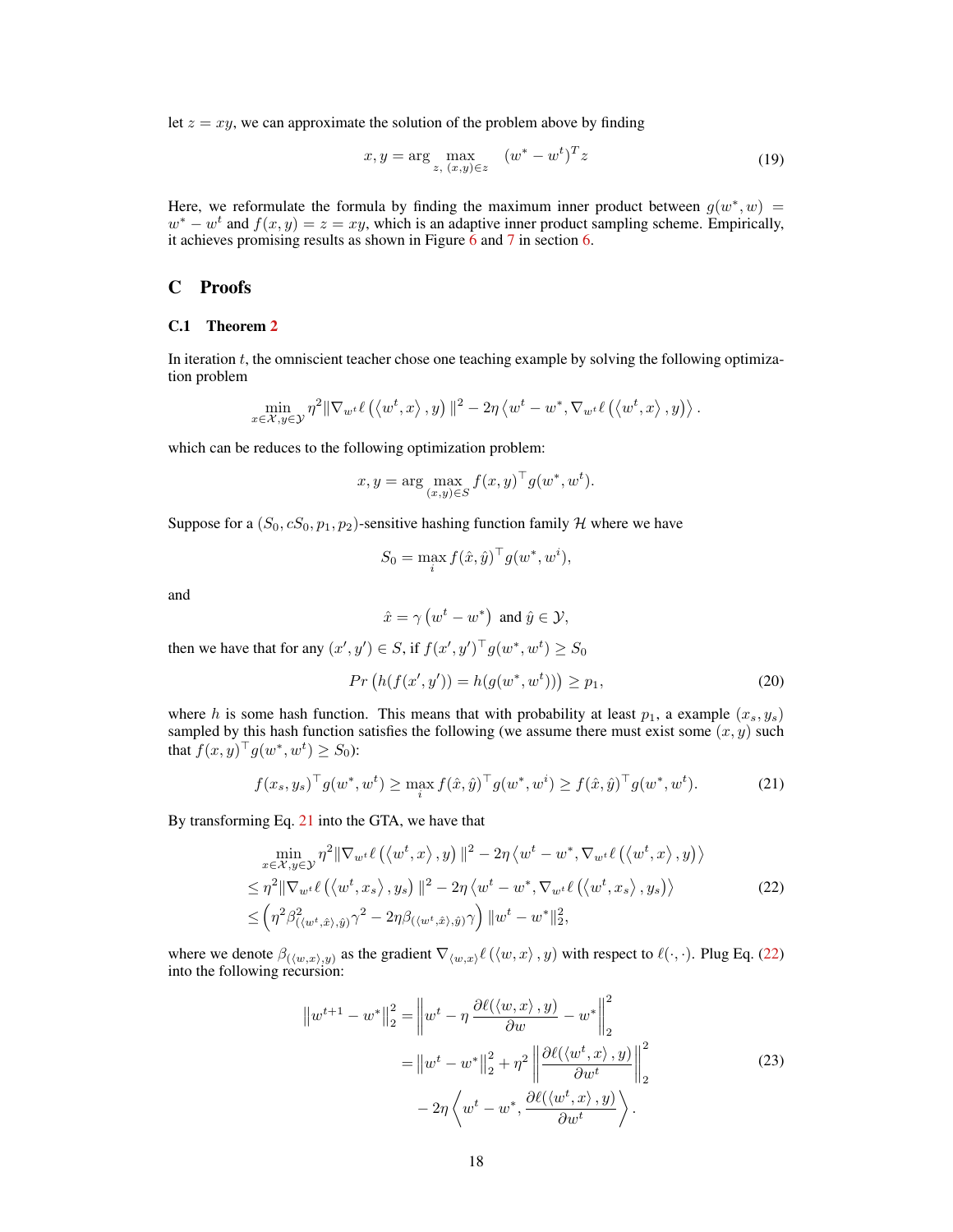Then we have that

$$
||w^{t+1} - w^*||_2^2 = \min_{x \in \mathcal{X}, y \in \mathcal{Y}} \left||w^t - \eta \frac{\partial \ell(\langle w, x \rangle, y)}{\partial w} - w^*||_2^2 \right|
$$
  
\n
$$
= ||w^t - w^*||_2^2 + \min_{x \in \mathcal{X}, y \in \mathcal{Y}} \eta^2 \left||\frac{\partial \ell(\langle w^t, x \rangle, y)}{\partial w^t}\right||_2^2
$$
  
\n
$$
-2\eta \left\langle w^t - w^*, \frac{\partial \ell(\langle w^t, x \rangle, y)}{\partial w^t} \right\rangle
$$
  
\n
$$
\leq \left(1 + \eta^2 \beta_{(\langle w^t, \hat{x} \rangle, \hat{y})}^2 \gamma^2 - 2\eta \beta_{(\langle w^t, \hat{x} \rangle, \hat{y})} \gamma \right) ||w^t - w^*||_2^2
$$
  
\n
$$
= (1 - \eta \beta_{(\langle w^t, \gamma(w^t - w^*) \rangle, \hat{y})} \gamma)^2 ||w^t - w^*||_2^2.
$$
 (24)

First we let  $\nu(\gamma) = \min_{w,y} \gamma \nabla_{\langle w, \gamma(w-w^*) \rangle} \ell(\langle w, \gamma(w - w^*) \rangle, y).$ Then we know that  $0 < \nu(\gamma) \leq \gamma \beta_{(\langle w, \gamma(w-w^*) \rangle, \hat{y})} \leq \frac{1}{\eta} < \infty$  for any  $w, y$ ,

Following the previous steps, we now have

$$
0 \le 1 - \gamma \eta \beta_{(\langle w, \gamma(w - w^*) \rangle, \hat{y})} \le 1 - \eta \nu(\gamma),
$$

Next, we perform a simplification of  $\nu(\gamma)$  to  $\nu$ .

Next, using Eq.  $(24)$ , we have:

$$
\left\|w^{t+1} - w^*\right\|_2^2 \le (1 - \eta \nu)^2 \left\|w^t - w^*\right\|_2^2,
$$

Finally, we show that we could obtain the exponential convergence:

$$
\left\|w^{t}-w^{*}\right\|_{2} \leq \left(1-\eta\nu\right)^{t} \left\|w^{0}-w^{*}\right\|_{2},
$$

The student needs  $\left(\log \frac{1}{1-\eta \nu}\right)^{-1} \log \frac{\|w^0 - w^*\|}{\epsilon}$  $\frac{-w^*}{\epsilon}$  samples to approximate  $w^*$  with at most  $\epsilon$  in Euclidean distance. It also indicates that with probability at least  $p_1$ , the LST teacher can achieve exponential teachability in the iteration t. In order to achieve exponential teachiability in  $T$  iterations, the sufficient condition in Eq.  $(22)$  must be satisfied in all T iterations. The probability is at least  $p_1^T$ .

# D Motivating Example Settings

In the toy example shown in Section 1, we introduce a teaching task that helps students identifying COVID-19 CT images. We use the COVID-CT [53] dataset containing COVID-19 or regular CTs that confirmed by the clinic. We random sample 50 positive examples and 50 negative samples. Then, we use a pre-trained DenseNet [65] shown in [53] to generate 1024 dim features and the confidence score for each image. After then, we regard the weights in the last layer of DenseNet as  $w^*$  shown in Section 3.2. Finally, we initialize a linear model with random weights and perform LST and IMT by feeding a feature-score pair from a dataset image. We can observe LST's superiority over IMT in the time wise convergence.

#### E Locality Sensitive Teaching for Classification

We also present experiments of our LST on two classification datasets. The first classification dataset is a synthetic dataset used in [5]. Specifically, we combine two Gaussian distribution centered in  $(0.6,0.6)$  (label 1) and  $(-0.6,-0.6)$  (label -1) to form a dataset. This dataset is used for observing the training behavior, and therefore, no test set is prepared. The second classification dataset is the ALOI [66] dataset. We use its LIBSVM [61] version, which contains 108,000 samples labeled in 1000 classes. Each sample has 128 attributes. Following [67], we trim the ALOI dataset as a binary classification set by grouping classes 1,2 and 3,4,...1000. We use ALOI only for algorithm level evaluation as it causes memory exhaustion on IoT devices. We randomly split 30% of samples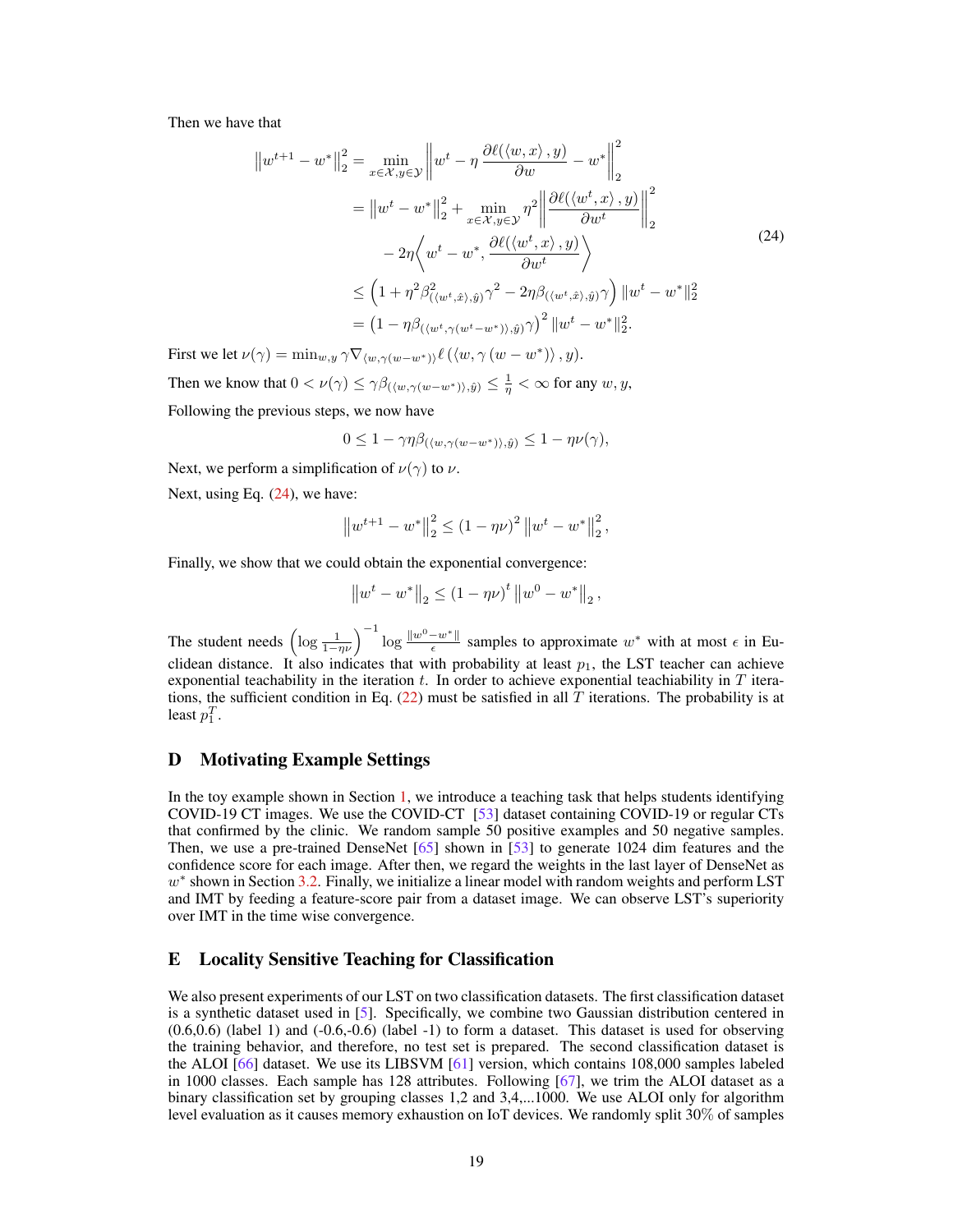

Figure 6: (a) Train loss versus iteration in synthetic dataset. (b) Train loss versus time in synthetic dataset. LST outperforms IMT and Stocastic SGD in leading towards fast and better convergence.



Figure 7: Train loss (a) or test loss (b) versus iteration in ALOI dataset. IMT is infeasible in this dataset for the unaffordable time spent in selecting teaching examples. But our LST performs teaching via adaptive inner product sampling.

in ALOI as test set while others form the train set. We first present the performance of the LST algorithm in teaching classification models towards fast convergence. We perform logistic regression with cross-entropy loss to compare the performance of LST, IMT, and stochastic SGD. In each step, the three algorithms above feed a sample into the learner model. The learner model then performs gradient descent to update the weights.

Synthetic dataset. In Figure 6, we plot the curves of train loss versus iteration and train loss versus time of the learner models taught by LST, the IMT, and stochastic SGD. From (a), we observe that compared to stochastic SGD both LST and the current IMT algorithm teach the learner model to converge faster in iteration. The learner model taught by the current IMT and stochastic SGD converges to the same loss level while LST's learner convergences to a lower loss than them. From (b), we observe that LST teaches the learner model  $2000 \times$  faster than the IMT to achieve the same loss during training. Also, similar to (a), LST's learner model converges to a lower loss, indicating better optimization performance.

These results provide a case to answer the first and second questions. 1. LST is more effective on average for it avoids the local minimum and achieves a lower loss level in both train and test set. 2. Compared with IMT, LST can achieve teaching effect with  $2000\times$  acceleration in teaching speed during each iteration.

ALOI dataset. In the ALOI dataset, the IMT is infeasible due to the memory exhaustion in Nvidia V100 GPU. Given the conditions that V100 has 32G memory, it is shown that the IMT algorithm may be infeasible when training on this real classification dataset via a single GPU. However, our LST still works in a fast convergence task. In Figure 7, we plot: (a) the train loss versus iteration, (b) the test loss versus iteration, of the learner (logistic regression model) taught by three teaching approaches. From (a) and (b), we observe that LST's learner achieves lower train or test loss than stochastic SGD in each iteration, indicating its teachability. This classification experiment answers the third question partially. When the IMT is unscalable and infeasible in some real-world datasets due to the large time and space complexity. LST still accomplishes the iterative teaching procedure and outperforms stochastic SGD with lower train and test loss in each iteration.